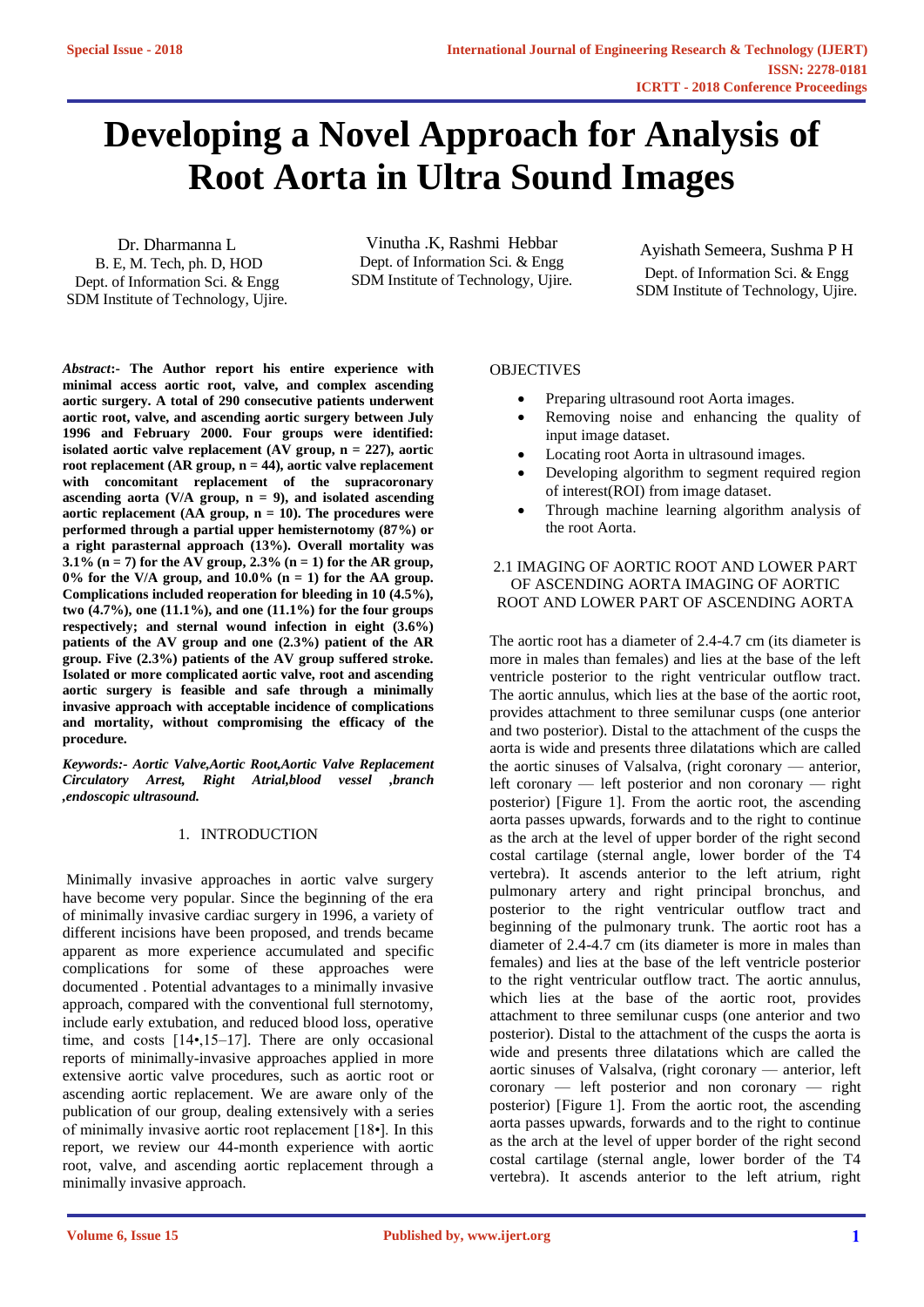pulmonary artery and right principal bronchus, and posterior to the right ventricular outflow tract and beginning of the pulmonary. The path physiology of these cardiac complications of acromegaly is incompletely understood. On pathological examination, the myocardium is affected by interstitial fibrosis and the leaflets have the appearance of myxoid degeneration. It has been hypothesized that abnormal extra cellular matrix regulation by over production of GH and/or insulin-like growth factor-I (IGF-I) in patients with acromegaly may contribute to both systolic and diastolic LV dysfunction. Abnormalities in matrix regulation are associated with cardiac chamber dilation and reduced myocardial tensile strength trunk.



*2.2 Technique of imaging*

- a. Identify the left atrium and right pulmonary artery.
- b. The left atrium is identified as the largest pulsatile chamber at about 30 cm in the anterior wall of the esophagus.
- c. The right pulmonary artery is seen above the left atrium.
- d. Identify the root of the aorta.
- e. The root of aorta is identified interiorly to the upper part of the left atrium or right pulmonary artery .
- f. Rotation of the scope is able to identify the individual leaflets of the aortic valve. The origin of both coronary arteries can be visualized in this position.
- g. Trace the ascending aorta from the aortic valve.
- h. The ascending aorta is identified as a long tubular structure going up for a distance of about 5 cm from the aortic valve.

## *1.3 THE ARCH OF AORTA*

The aortic arch begins as a continuation of the ascending aorta at the level of the upper border of the right stern costal joint. Its diameter ranges from 0.9 to 2.5 cm. It ascends slightly to the left across the anterior surface of the trachea, arches over the root of the left lung and then descends on the left side of the trachea and T4 vertebra to continue as the descending thoracic aorta [Figure 3]. The lower border of the arch forms an important boundary of the aorta pulmonary (AP) window.



#### 2. LITERATURE REVIEW

SC Mitchell[1] ,he referenced in 1971 within the prospective study of 56,109 total births,457 young stars have been found to have congenital heart disease. The overall incident is 8.14/1000 total births,8.0/1000 for the negro and 8.3/1000 for the white. A spvvecific lesion has been identified for each patient. At birth, systemic arterial pressure and aortic flow increase as a result of the decrease in pulmonary vascular resistance, the closure of shunts, and the disappearance of the placental vascular bed. In the week surrounding birth, very rapid accumulation of elastic and collagen in the aorta has been noted, more pronounced in the thoracic than in the abdominal aorta. At the same time the pressure in the pulmonary artery drops, and after closure of the ductus arteriosus, it receives all of the right ventricular output in a high flow/low pressure circulation. As a result, the wall thickness, the elastin and collagen content become significantly higher in the proximal ascending aorta than in the pulmonary artery a few weeks after birth, while the percentage of VSMCs in both trunks is comparable.

JP Bound[2], he referenced in 1957 to 1971,there were 57,979 births in a circumscribed population in northwest England. The requirement for a valid survey of incident of congenital heart disease where largely met. The aortic and pulmonary trunks originate from the remodeling of the pharyngeal arch arteries during the early embryonic development. The original six symmetrical arteries, attached to the dorsal aorta, give rise to the ascending aorta (partly derived from the left fourth artery), and pulmonary trunk (derived from the left sixth artery), with two branch pulmonary arteries attached. Aortic stiffness was significantly higher in the group with dilated aorta ,independent of aortic volume load. Histological analysis of a respected neo-aortic root, in a patient with a root aneurysm 10 years after Fontan, demonstrated no evidence of inflammation but rather fragmentation of elastic fibers, deposition of myxoid material, and loss of medial VSMC.

C Ferencz[3], he referenced in 1985 ,infant study is a regional epidemiologic study of congenital heart disease. among infants born in the study area in 1981 and 1982, 664 had d diagnosis of congenital heart disease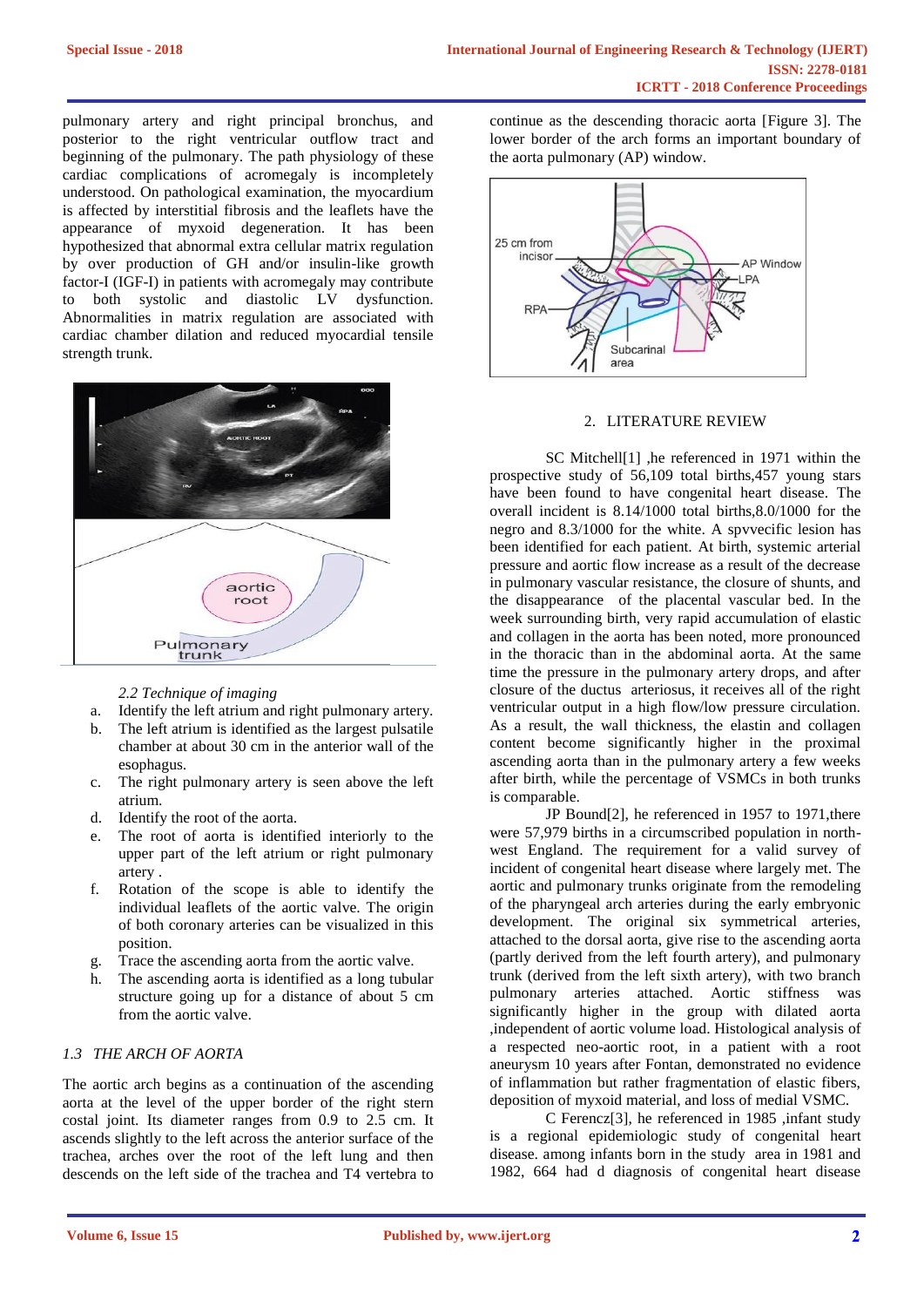confirmed in the first year of life by echocardiography. Recent evidence has indicated that dilatation of the ascending aorta occurs as a consequence of aortic medial degeneration, similar to the one seen in connective tissue disorders resulting from apoptosis of neural crest derivatives. To obtain a complete view of the aorta and its branches using a multi-plane modality, a magnetic resonance imaging study (MRI) is preferable to a CT scan, because of the absence of ionizing radiation, and because patients with dilated aortas will need multiple studies during their lifetime. MRI may be the preferred investigation when TTE is suboptimal, to exactly measure regurgitant valve fraction, and appreciate left ventricular function.Diameter measurements on CT and MRI are 1-2 mm larger than obtained on TTE, as the aortic wall segments are included.

Benacerraf BR[4], he referenced some investigators support the notion there the four-chamber view of the fetal heart is sufficient for the sonographic identification of most serious heart defects. He also found that the evalution of great vessels(aorta and pulmonary artery) is crucial for the detection of some of the most common heart defects such as tetralogy of fallot and transposition of the great arteries. In the absence of guidelines for the other pathologies previously discussed, a pragmatic attitude is probably appropriate: As no case reports have appeared about ruptured aortas  $\lt 55$  mm in adult sized patients, this diameter should be used as a cutoff. A diameter of>60 mm is considered the hinge point for the ascending aorta, above which the chance for rupture increases exponentially.[99] In small children, rapid progression in size may urge faster intervention.

D.J.Sahn[5], he suggested that new highresolution real-time ultra sound cross sectional imaging systems have enabled us to demonstrate detailed fetal cardiac anatomy in the second half of pregnancy.he studied normal fetal cardiac development quantitevly by echocardiography in the second half of pregnancy in 69 normal pregnancies of healthy mothers. Dilatation of the aortic root and the ascending aorta is frequently encountered in patients with congenital heart disease (CHD) at initial presentation and during follow-up. Dilatation of the aortic root and the ascending aorta is frequently encountered in patients with CHD at initial presentation and during follow-up. As large cohorts of surgically treated patients survive into adulthood, more retrospective studies emerge discussing progressive aortopathy in patients with CHD. Specific guidelines about indication for medical and surgical treatment are largely lacking. Future recommendations should include indexed size measurements, adapted to growing children.

Comstock CH[6], he determined that in an attempt to establish the normal ratio of pulmonary artery to aorta diameters at varying gestational ages ,the pulmonary artery and aorta diameters of 316 normally grown fetuses between 14 and 39 weeks gestational age where measured. he conclude that the diameters of the pulmonary artery and aorta are closely related to fetal age but that the ratio is independent of age. The dilatation of the aorta or the neoaortic root cannot be considered as a stand-alone

characteristic, but needs to be regarded as part of the aortaventricular complex, comprising the systemic ventricle, the aortic valve, the aortic root, and the aortic vascular wall.

Elefteriades JA[7],he obtain a complete view of the aorta and its branches using a multi-plane modality, a magnetic resonance imaging study (MRI) is preferable to a CT scan, because of the absence of ionizing radiation, and because patients with dilated aortas will need multiple studies during their lifetime. MRI may be the preferred investigation when TTE is suboptimal, to exactly measure regurgitant valve fraction, and appreciate left ventricular function. Diameter measurements on CT and MRI are 1-2 mm larger than obtained on TTE, as the aortic wall segments are included.

Cohen MS[8], he study with a median follow-up of 9 years after Fontan completion, neo-aortic root progressively dilated out of proportion to body size over time, with 98% of patients having a root z-value of >2 at most recent follow-up. The authors concluded that early volume unloading had no beneficial impact on the size of the neo-aortic root. Only a few case reports of quickly progressive neo-aortic root dilatation necessitating surgical intervention, have been published.In the majority of cases, a valve-sparing operation was attempted, with variable results.

## 4. METHODOLOGY

Step1: Database is an organized collection of data that models a part of the reality (a domain). A database refers both to the data and to the organization of that data.

Step2: For the selected image suitable algorithm is applied to detect the disease.

Step3: Noise removal is the process of removing noise from a signal.

Step4: The goal of segmentation is to simplify and /or change the representation of an image into something that is more meaningful and easier to analyze.

Step5: Obtaining ROI means the region of interest in root aorta.

Step6: Error correction is the process of detecting errors in transmitted message and reconstructing the original errorfree data.

Step7: Feature extraction involves reducing the amount of resources required to describe a large set of data.

Step8: Result is outcome, consequence or conclusion of a problem, probe or experiment after a period of time.